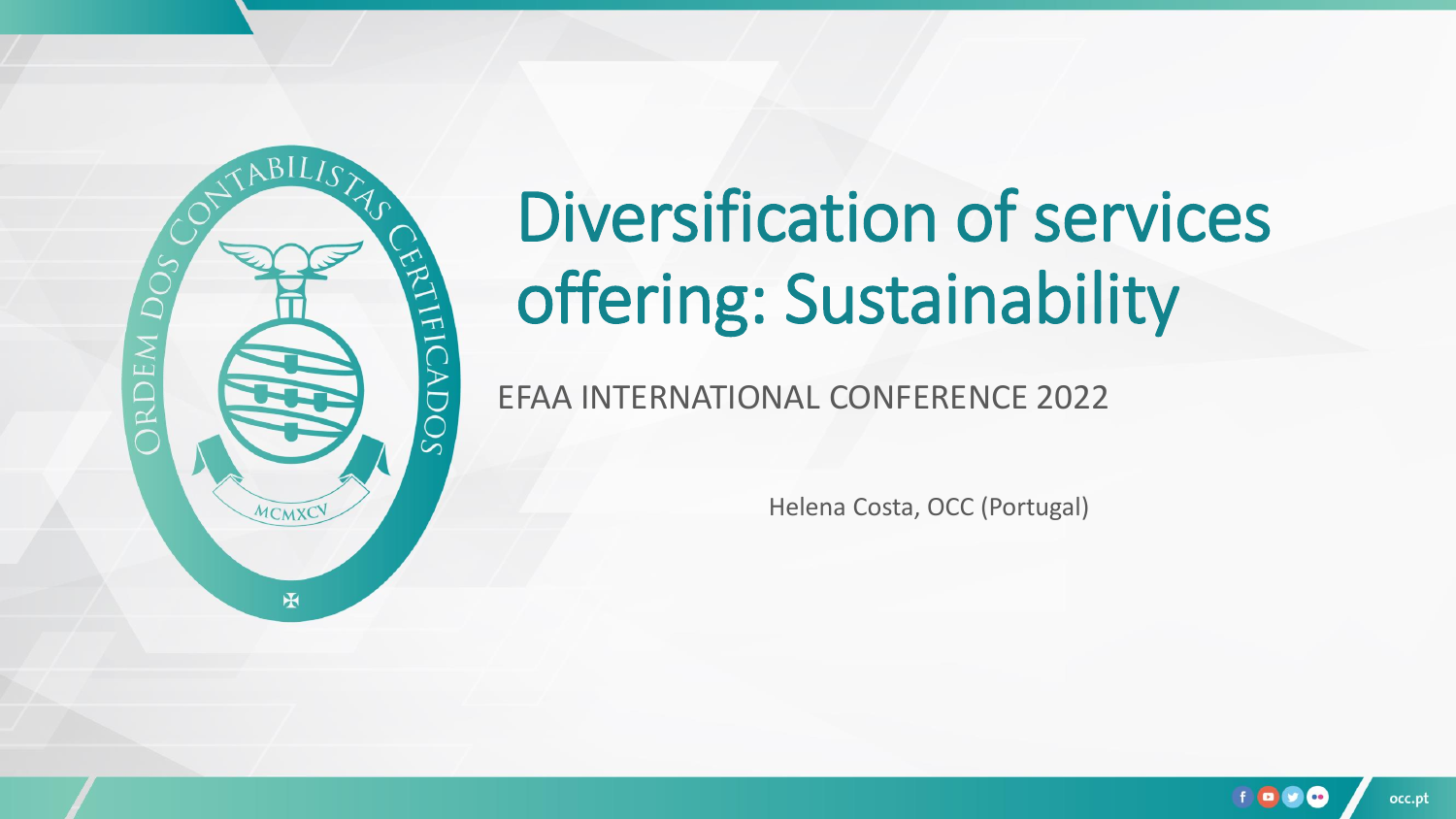

#### **Why does sustainability matter?**

- Environmental, Social and Governance (ESG) and sustainability (S), ESG&S, became the new key focus areas of business practices
- The world is changing, accounting is changing. Accounting needs to embrace ESG&S as part of its ethos
- Accounting is more than a technical practice; it is also an ethical and social practice

#### **ESG&S strategy that drives real impact isn't just an opportunity — it is already a necessity**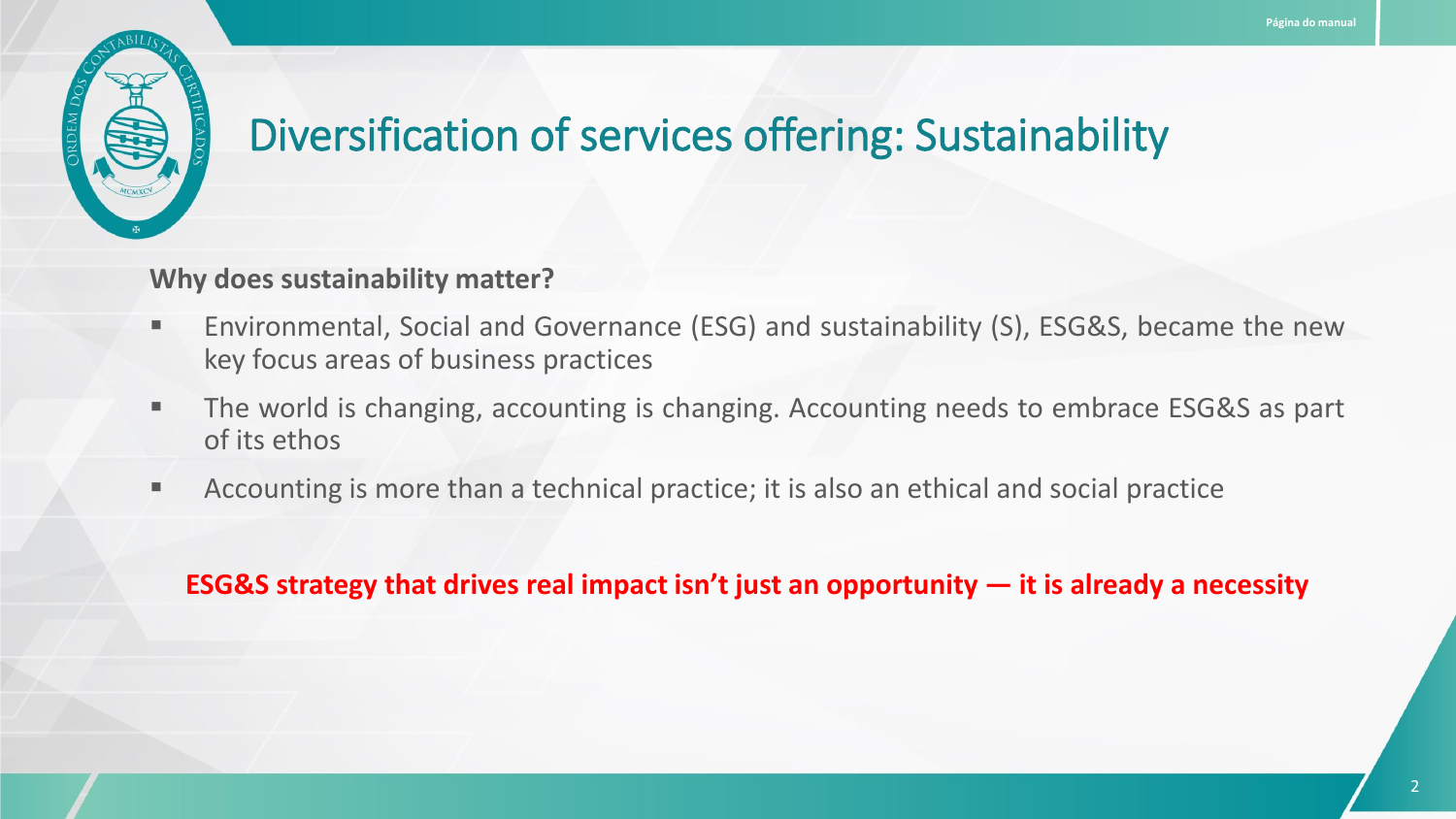

**What is OCC doing to embrace ESG&S?**

■ A national congress fully dedicated to the sustainability issues

#### 21-23 September 2022

3 days to discuss at top level with key players the matters that drive the future

- **The COVID-19 experience has enhanced the perceived value of sustainability and OCC shifted to a** more virtual and digital relationship with its members, with less environmental impact:
	- Exclusive online trainings and support to members
	- New training formats, more flexible and adjusted to new working conditions
	- Weekly national meetings to address the pandemic context demands towards accountants
	- New services delivered to members to address new service demands (public grants and incentives at national, regional and local levels)
	- Paperless interactions with members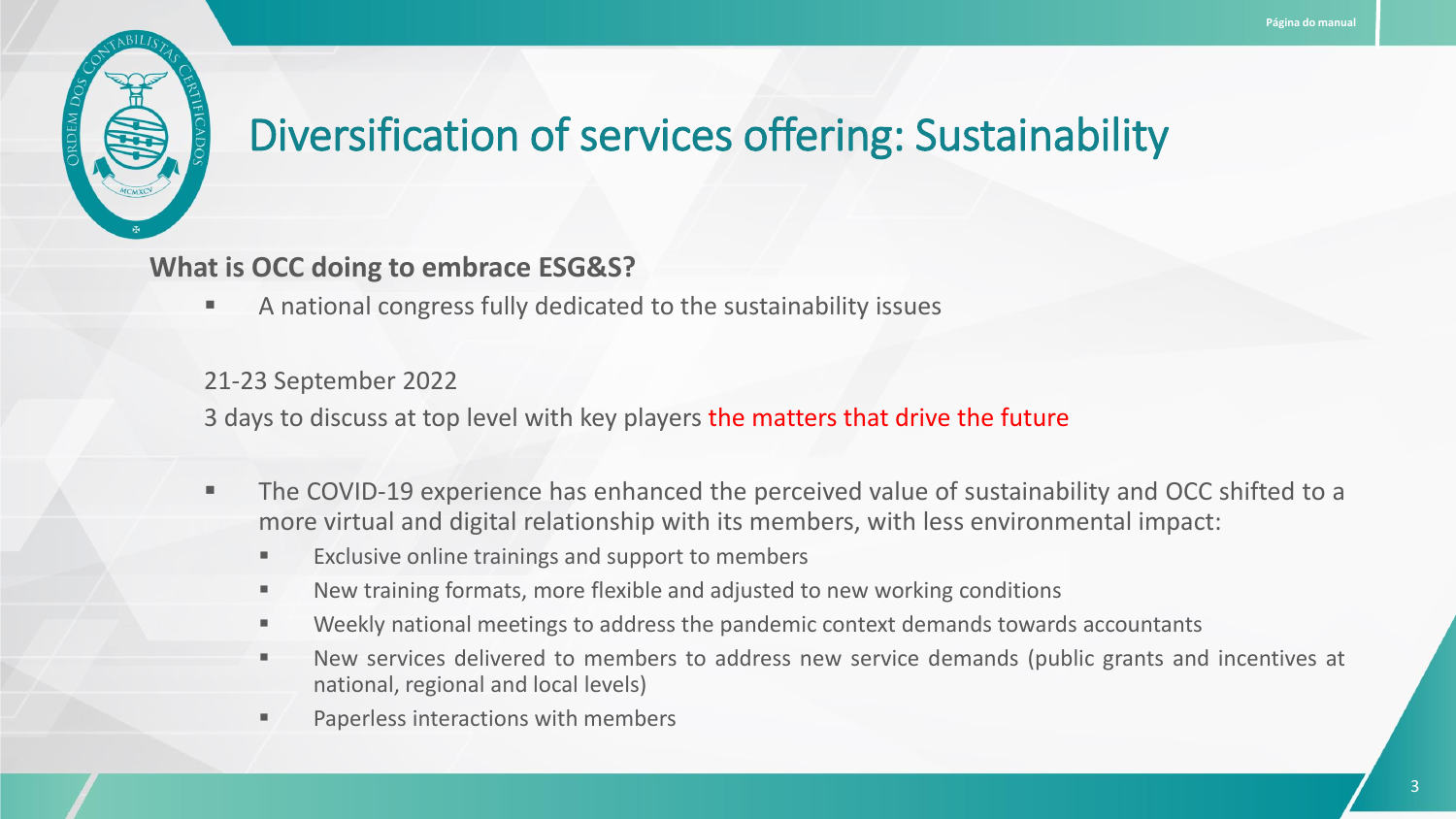

#### **What is OCC doing to embrace ESG&S?**

- **■** In 2022: release of a new governance and conduct code for the members, which addresses sustainability both on social and professional sides:
	- The accountant as a social change agent
	- The accountant as a professional that includes sustainability as part of its service offer: this is in line with the enlargement of accountant service delivery that has been strongly increased during the pandemic
	- Society continues to claim more services from accountants
	- Enhancing accountant skills in financial reporting to serve ESG&S purposes:
		- Data production
		- ESG&S cost & revenue control, forecasting and data analysis
		- Audit and assurance of corporate social reports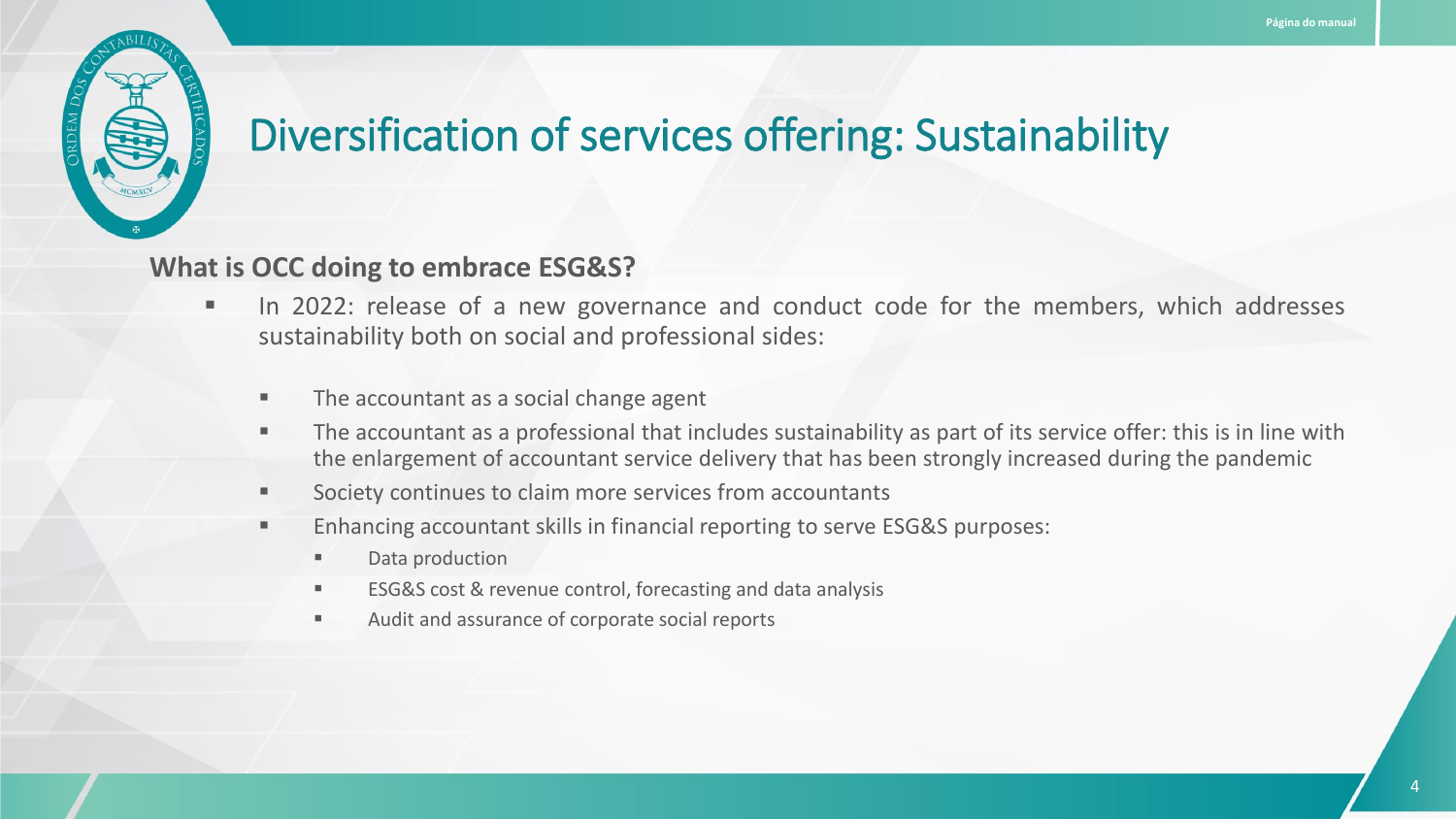

**What is OCC doing to embrace ESG&S?**

- Quality control to include all areas of accountant service delivery, including sustainability
- **EXPLEM** Community response: public institutions partner with OCC to spread sustainability projects and engage business community for the relevance of ESG&S matters

Accountants have a good knowledge of business. The key is for them to use this knowledge to drive change in business operations, using their skills to measure and understand what is happening